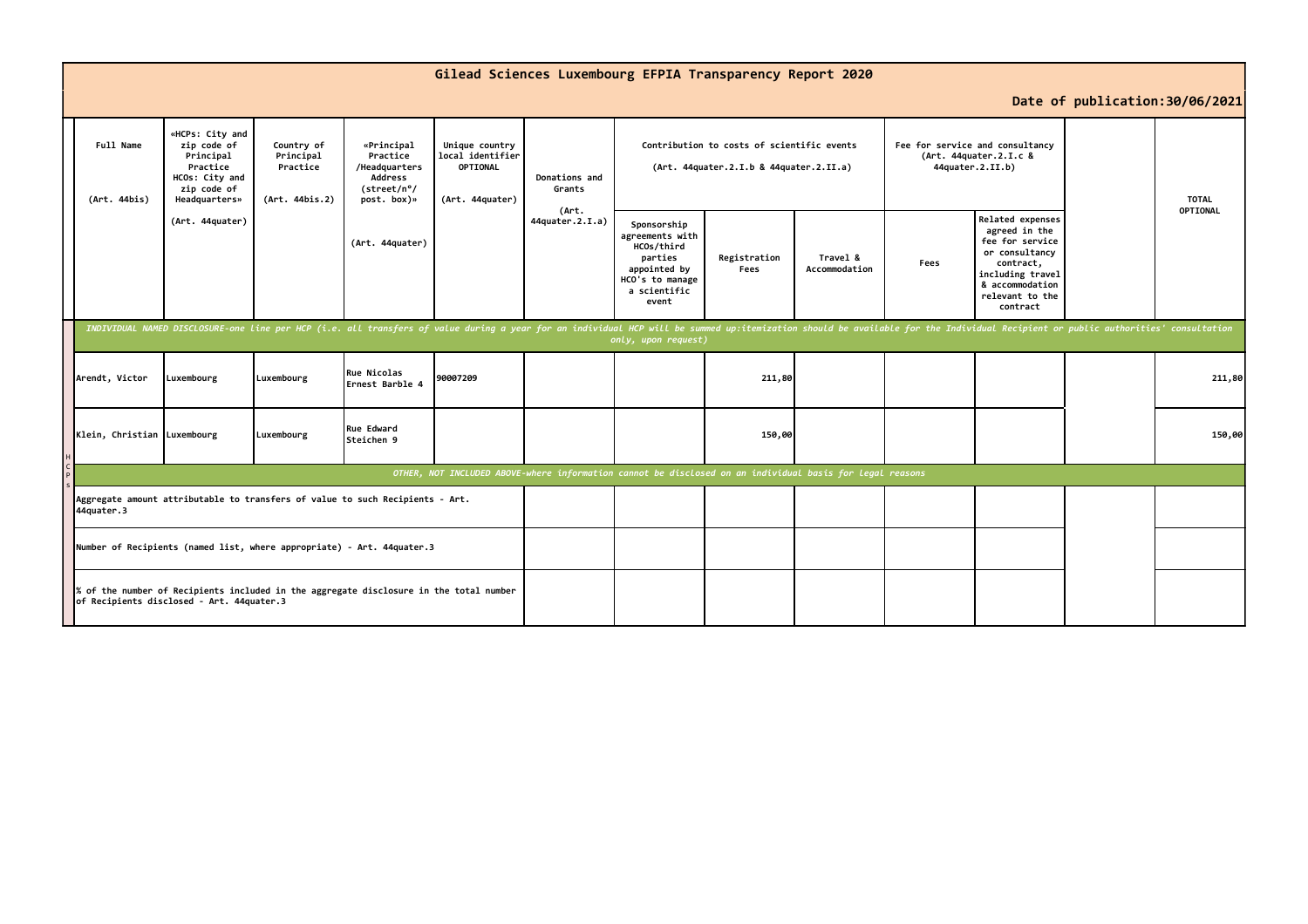|                                                                        | Full Name<br>(Art. 44bis)                                                                                                           | «HCPs: City and<br>zip code of<br>Principal<br>Practice<br>HCOs: City and<br>zip code of<br>Headquarters» | Country of<br>Principal<br>Practice<br>(Art. 44bis.2) | «Principal<br>Practice<br>/Headquarters<br>Address<br>(street/n°/<br>post. box)»                                                                                                                                               | Unique country<br>local identifier<br><b>OPTIONAL</b><br>(Art. 44quater) | Donations and<br>Grants<br>(Art.<br>44quater.2.I.a) | Contribution to costs of scientific events<br>(Art. 44quater.2.I.b & 44quater.2.II.a)                               |                      |                           | Fee for service and consultancy<br>(Art. 44quater.2.I.c &<br>44quater.2.II.b) |                                                                                                                                                                  |  | <b>TOTAL</b> |
|------------------------------------------------------------------------|-------------------------------------------------------------------------------------------------------------------------------------|-----------------------------------------------------------------------------------------------------------|-------------------------------------------------------|--------------------------------------------------------------------------------------------------------------------------------------------------------------------------------------------------------------------------------|--------------------------------------------------------------------------|-----------------------------------------------------|---------------------------------------------------------------------------------------------------------------------|----------------------|---------------------------|-------------------------------------------------------------------------------|------------------------------------------------------------------------------------------------------------------------------------------------------------------|--|--------------|
|                                                                        |                                                                                                                                     | (Art. 44quater)                                                                                           |                                                       | (Art. 44quater)                                                                                                                                                                                                                |                                                                          |                                                     | Sponsorship<br>agreements with<br>HCOs/third<br>parties<br>appointed by<br>HCO's to manage<br>a scientific<br>event | Registration<br>Fees | Travel &<br>Accommodation | Fees                                                                          | <b>Related expenses</b><br>agreed in the<br>fee for service<br>or consultancy<br>contract,<br>including travel<br>& accommodation<br>relevant to the<br>contract |  | OPTIONAL     |
|                                                                        |                                                                                                                                     |                                                                                                           |                                                       | INDIVIDUAL NAMED DISCLOSURE-one line per HCO (i.e. all transfers of value during a year for an individual HCO will be summed up:itemization should be available for the Individual Recipient or public authorities' consultati |                                                                          |                                                     | only, upon request)                                                                                                 |                      |                           |                                                                               |                                                                                                                                                                  |  |              |
|                                                                        | Hepatitis B and<br>C PPA asbl                                                                                                       | Luxembourg                                                                                                | Luxembourg                                            | Rue Eugène<br>Ruppert 19                                                                                                                                                                                                       |                                                                          | 100000,00                                           |                                                                                                                     |                      |                           |                                                                               |                                                                                                                                                                  |  | 100000,00    |
|                                                                        | Luxembourg<br>Institute of<br>Health                                                                                                | Luxembourg                                                                                                | Luxembourg                                            | Rue Thomas<br>Edison 1 A                                                                                                                                                                                                       | 1447.2612                                                                | 25000,00                                            |                                                                                                                     |                      |                           |                                                                               |                                                                                                                                                                  |  | 25000,00     |
|                                                                        | OTHER, NOT INCLUDED ABOVE-where information cannot be disclosed on an individual basis for legal reasons                            |                                                                                                           |                                                       |                                                                                                                                                                                                                                |                                                                          |                                                     |                                                                                                                     |                      |                           |                                                                               |                                                                                                                                                                  |  |              |
|                                                                        | Aggregate amount attributable to transfers of value to such Recipients - Art.<br>44quater.3                                         |                                                                                                           |                                                       |                                                                                                                                                                                                                                |                                                                          |                                                     |                                                                                                                     |                      |                           |                                                                               |                                                                                                                                                                  |  |              |
| Number of Recipients (named list, where appropriate) - Art. 44quater.3 |                                                                                                                                     |                                                                                                           |                                                       |                                                                                                                                                                                                                                |                                                                          |                                                     |                                                                                                                     |                      |                           |                                                                               |                                                                                                                                                                  |  |              |
|                                                                        | % of the number of Recipients included in the aggregate disclosure in the total number<br>of Recipients disclosed - Art. 44quater.3 |                                                                                                           |                                                       |                                                                                                                                                                                                                                |                                                                          |                                                     |                                                                                                                     |                      |                           |                                                                               |                                                                                                                                                                  |  |              |